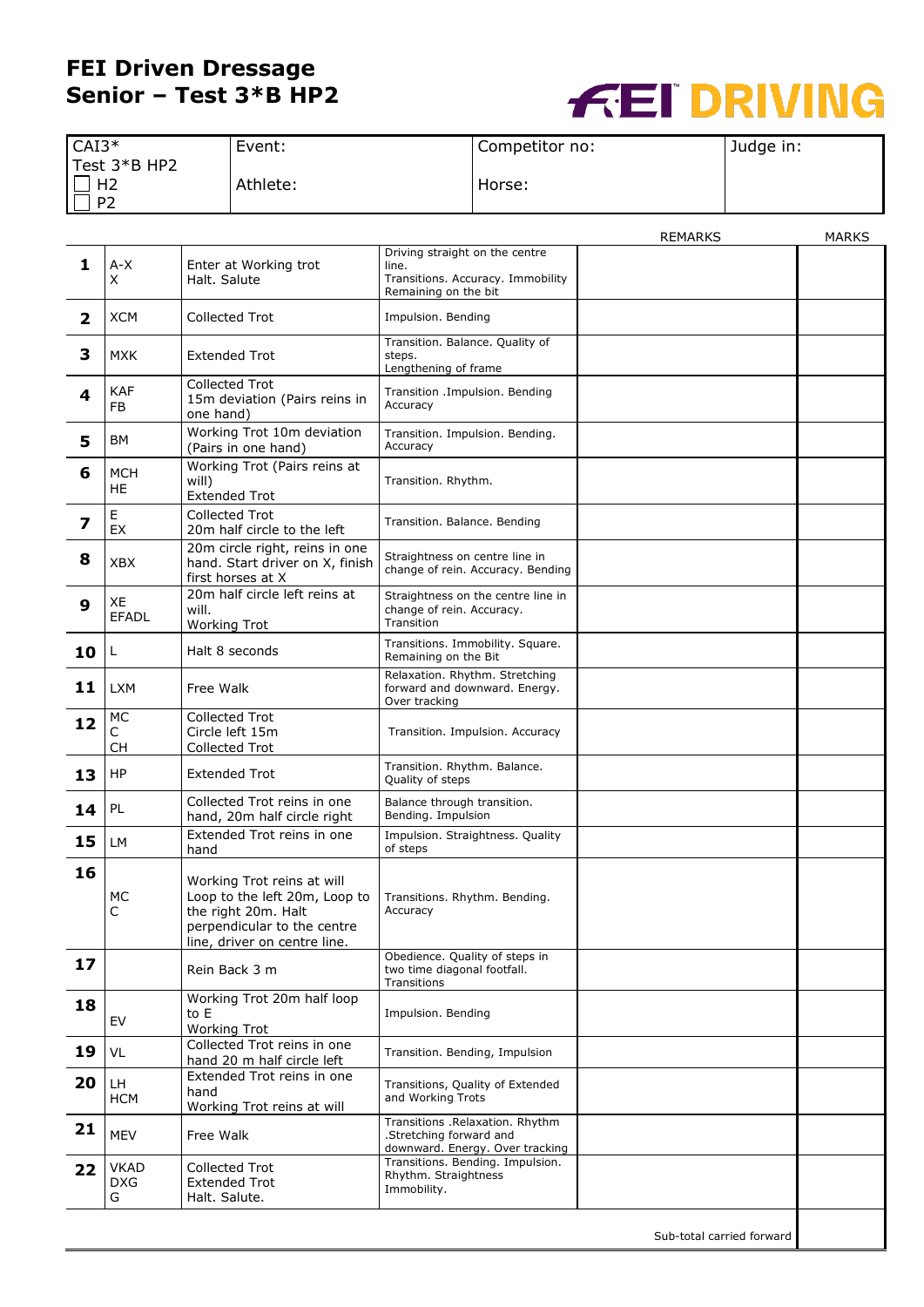## **FEI Driven Dressage Senior – Test 3\*B HP2**



| 23                                                                   | <b>ATHLETE</b><br>transitions.                                                                                                                                                                                         |                                                                                                                                      | Use of aids, handling of reins and whip, position on the<br>box, accuracy of figures and transitions. The mark must<br>reflect the consistent level of accuracy and quality of                                                               |                                                                                                                  |                                                                                                                                        |      |
|----------------------------------------------------------------------|------------------------------------------------------------------------------------------------------------------------------------------------------------------------------------------------------------------------|--------------------------------------------------------------------------------------------------------------------------------------|----------------------------------------------------------------------------------------------------------------------------------------------------------------------------------------------------------------------------------------------|------------------------------------------------------------------------------------------------------------------|----------------------------------------------------------------------------------------------------------------------------------------|------|
| 24                                                                   | <b>GENERAL</b><br><b>IMPRESSION &amp;</b><br>PRESENTATION                                                                                                                                                              |                                                                                                                                      | Appearance of athlete and grooms, correctness,<br>cleanliness harmonizing with of harness and carriage.<br>Fitness, matching and condition of Horse(s), balanced<br>picture of the complete turnout. Harmony between<br>horse(s) and athlete |                                                                                                                  |                                                                                                                                        |      |
| $10^{-1}$<br>excellent<br>9<br>very good<br>8<br>good<br>fairly good |                                                                                                                                                                                                                        | All the Judges marks will be<br>added together, multiplied<br>bv<br>0.666, divided by the number of<br>Judges and deducted from 160, |                                                                                                                                                                                                                                              |                                                                                                                  | Signature JURY                                                                                                                         | /240 |
| 6<br>5<br>4                                                          | which will give a penalty score to<br>satisfactory<br>which are added any incident<br>sufficient<br>penalties awarded<br>insufficient<br>by<br>fairly bad<br>President of the Jury.<br>bad<br>very bad<br>not executed | the                                                                                                                                  | <b>JUDGE</b><br>in C                                                                                                                                                                                                                         | $1st$ incident = 05 p<br>П<br>$2nd$ incident = 10 p<br>$\Box$<br>$3rd$ incident = Elimination<br>Other penalties | Coefficient 0.666<br><b>RED</b><br><b>DOT</b>                                                                                          |      |
|                                                                      |                                                                                                                                                                                                                        |                                                                                                                                      |                                                                                                                                                                                                                                              |                                                                                                                  | <b>Errors of Course, Disobedience and</b><br><b>Dismounting of Grooms</b><br>TO BE MARKED ON THE PRESIDENT OF<br>THE JURY'S SHEET ONLY |      |

Signature of President of Jury....................................................................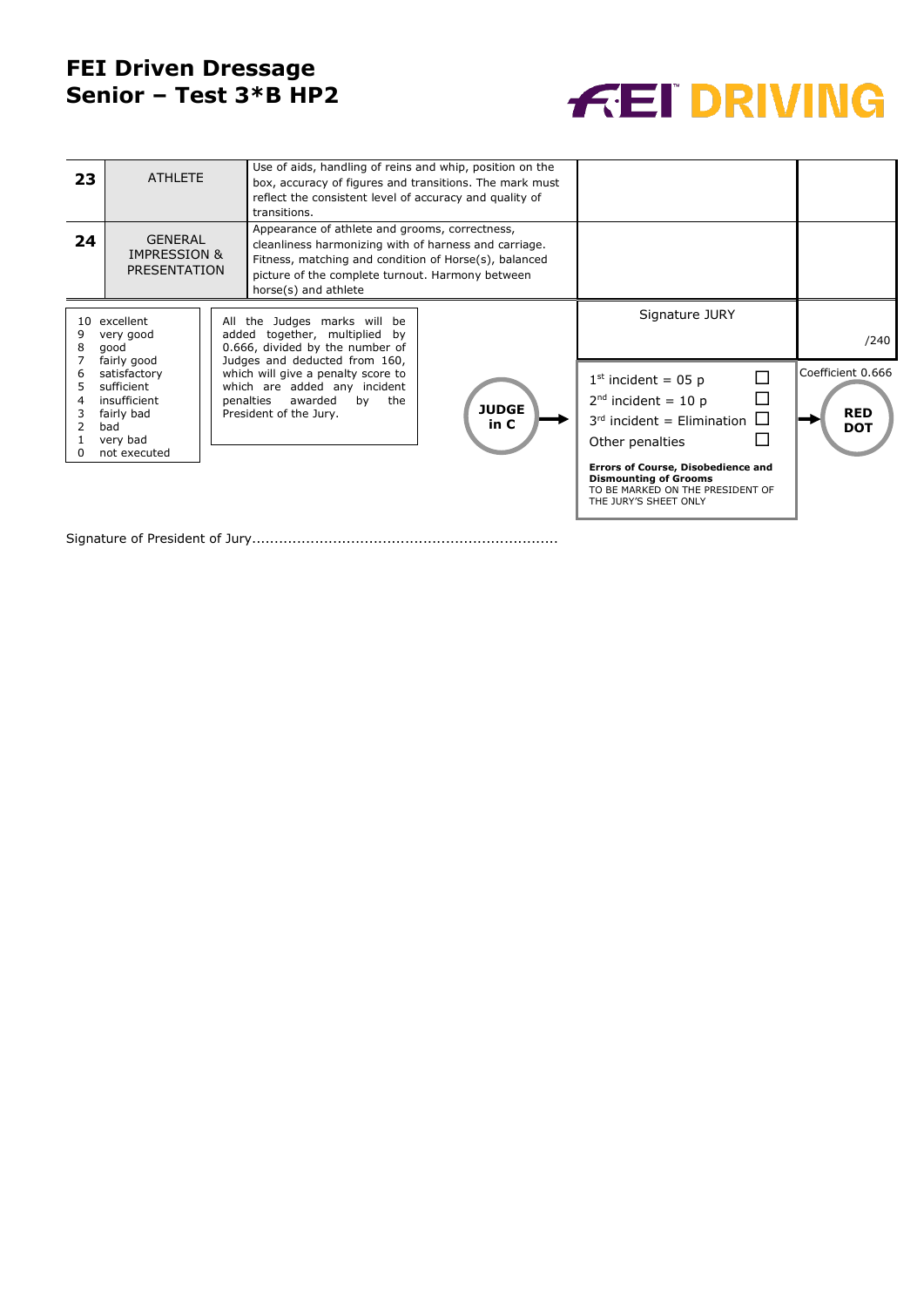

<u>FEI</u> **FEI DRIVEN DRESSAGE TEST 3\*B HP2**